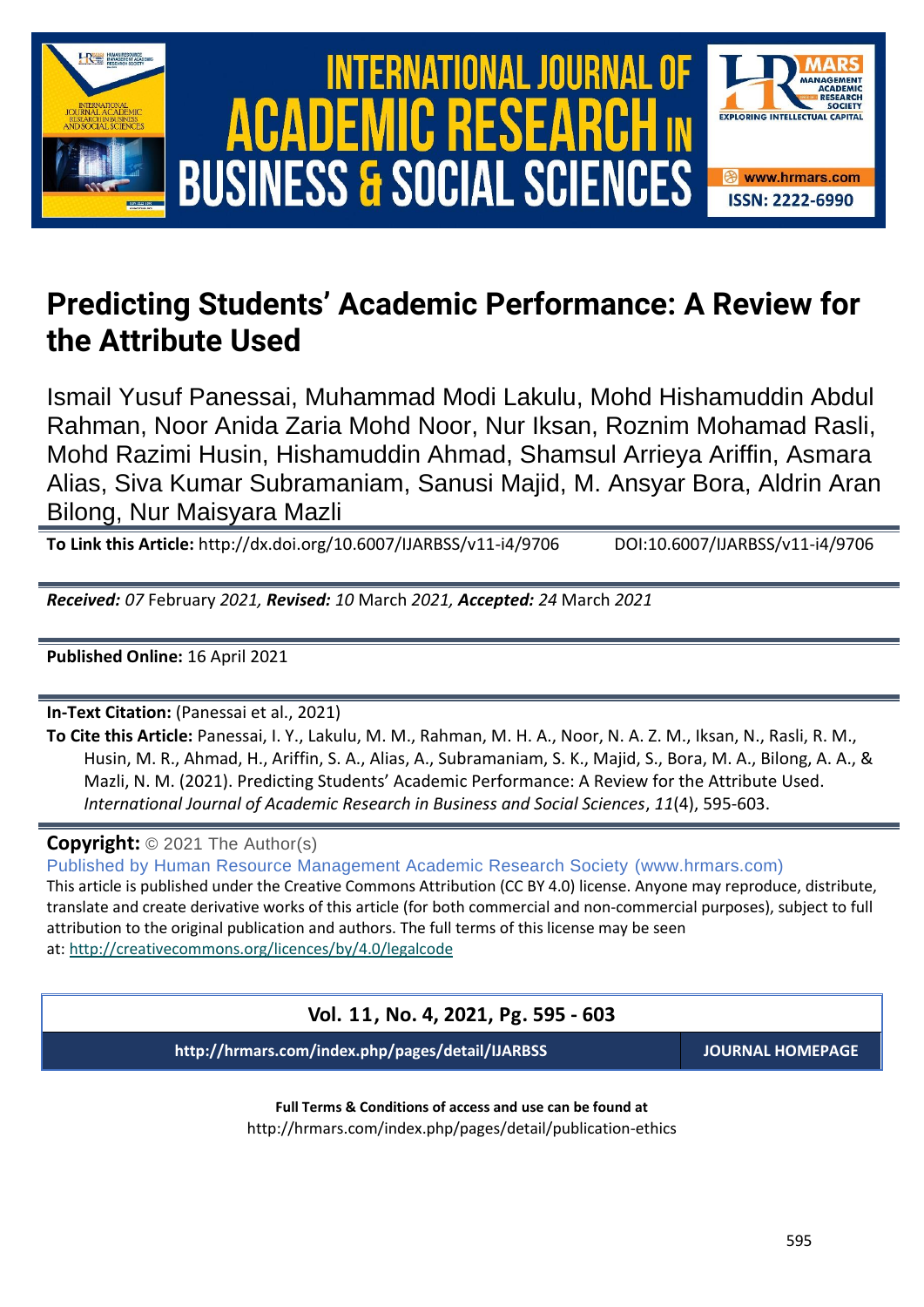

# **Predicting Students' Academic Performance: A Review for the Attribute Used**

Ismail Yusuf Panessai<sup>1</sup>, Muhammad Modi Lakulu<sup>2</sup>, Mohd Hishamuddin Abdul Rahman<sup>3</sup>, Noor Anida Zaria Mohd Noor<sup>4</sup>, Nur Iksan<sup>5</sup>, Roznim Mohamad Rasli<sup>6</sup>, Mohd Razimi Husin<sup>7</sup>, Hishamuddin Ahmad<sup>8</sup>, Shamsul Arrieya Ariffin<sup>9</sup>, Asmara Alias<sup>10</sup>, Siva Kumar Subramaniam<sup>11</sup>, Sanusi Majid<sup>12</sup>, M. Ansyar Bora<sup>13</sup>, Aldrin Aran Bilong<sup>14</sup>, Nur Maisyara Mazli<sup>15</sup>

1,2,3,4,6,9,10,15Department of Computing, Faculty of Art, Computing and Creative Industry. Universiti Pendidikan Sultan Idris, Tanjung Malim, Perak, Malaysia, <sup>5</sup>Department of Artificial Intelligence, Lamintang Education & Training Centre. Indonesia, <sup>7,8</sup>Department of Educational Studies, Faculty of Human Development. Universiti Pendidikan Sultan Idris, Malaysia, <sup>11</sup>Faculty of Electronics and Computer Engineering, Universiti Teknikal Malaysia Melaka, Malaysia, <sup>12,13</sup>Fakultas Teknik, Universitas Ibnu Sina, Batam. Indonesia, <sup>14</sup>Etiqa Life Insurance Berhad, Taman Bukit Indah, Johor Bahru, Johor, Malaysia Email: ismailyusuf@fskik.upsi.edu.my

## **Abstract**

This article is a review on attributes, models and tools used to solve the problem of predicting students' academic performance. Based on the reference throughout 2009, the attributes used include demographic, academic grades, school related and social attributes. The academic score attributes are the results of the percipient along their studies, while the school-related attributes are result for few subject taken in high school. Demographic and social attributes are family background and the daily interactions of respondents. These tools are supporting a lot of rule mining algorithms like clustering, classification and association, to use on datasets of different types.

**Keywords:** Lean Healthcare Management System, Healthcare Management, Healthcare Industry

## **Introduction**

The focus objectives of the study are predicting the students' academic performance, CGPA, grades, score and performance (not related to education). There are 28 articles that are related to this study. However, the articles collected different type of data set to carry out the prediction process. In this subtopic, these articles will be discussed more specifically.

First of all, the articles with objective of predicting the students' academic performance. Articles by Czibulaa, Mihaia & Maria (2019); Almasri, Celebi & Rami (2019);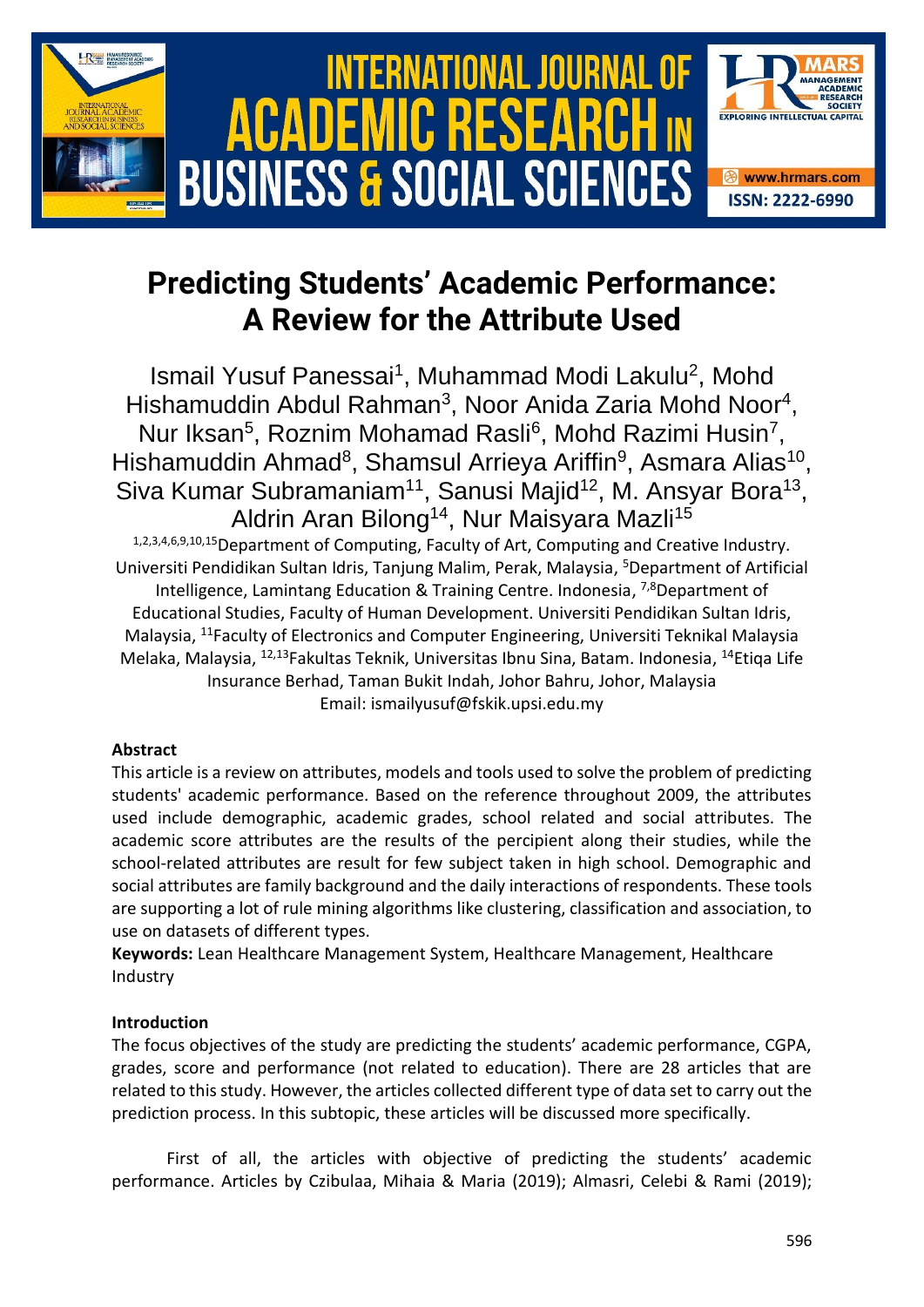International Journal of Academic Research in Business and Social Sciences **Vol. 1 1 , No. 4, 2021, E-ISSN: 2222-6990 © 2021 HRMARS**

Umar (2019); Graham et al., (2019); Yass, Abdoulaev & Mukesh (2019); Alarape& Adewole (2019); Yusuf & John (2019); Alsuwaiket, Mohammed & Blasi (2019); Anas & Ra'Fat (2019); John Lekan, Akinode. (2019); Tiwari, Sharma & Kashyap (2019); Thingbaijam & Lenin (2019); Editha (2019); Ranjeeth, Latchoumi, Paul (2019); Sana, Siddiqui, & Arain (2019). Harvey, Julie & Sathish (2019); Solanki & Amita (2019); Yaacob & Sobri (2019); Kumar & Salal (2019) and Panessai et. al (2019) has the same main objective. This objective can be achieved by using different types of data collected from data set or sample, based on different projects. There are few learning algorithm used as mentioned in Hachem & Alaou (2019); Anuraag, et al (2020); Yan & Abas (2020); Kangungu & Yatim (2020); Jianan Abas (2020); Maulana & Normalisa (2019); baba et al (2014); Desai & Singh(2020); Yusuf, et al, (2010); and Yusuf, et al, (2010).

### **Attribute Used**

For article [1], the data set collected for the project is the grades got from the Computer Science undergraduate courses students of the chosen university in the research that got offered in the first, second and third semesters. Then, for article [2], data set used included the attributes that has information of preregistration students from a registration office. While for article [3], it took 61 students dataset of 2018 academic year that was obtained from the Department of Networking and System Security in KSITM.

| S/N | <b>Attributes</b>         | Data Type     |
|-----|---------------------------|---------------|
| 1   | <b>English Score</b>      | Float         |
| 2   | Subject 2 Score           | Float         |
| 3   | Subject 3 Score           | Float         |
| 4   | Subject 4 Score           | Float         |
| 5   | English Grade             | <b>String</b> |
| 6   | Subject 2 Grade           | <b>String</b> |
| 7   | Subject 3 Grade           | <b>String</b> |
| 8   | Subject 4 Grade           | <b>String</b> |
| 9   | <b>First Year CGPA</b>    | Float         |
| 10  | <b>Predicted Class of</b> | Nominal       |
|     | Graduation                |               |

It contains some students' information and academic data such as Grade Point Average of first semester (as GPA\_1) which is numeric variable and number of subjects failed from preceding semester. Article [4] took participants consist of undergraduate students that had been studying Engineering or Psychology, to complete answering some of the long-term memory tests for the process of collecting the data needed. For the successful of project of article [5], it used attributes that consist of some instances that also included the student grades, social, demographic and school related attributes. As for article [6], to predict the students' academic performance, it used the data set that includes attributes of the students such as demographic, academic grades, school related and social attributes. The article [8] used all the attributes from Table 1.

Other than that, article by Mohammed, et.al. (2019) used student records. For each record, a number of attributes that represent a student's academic accomplishments during three levels which are preparatory, 1st, and 2nd levels.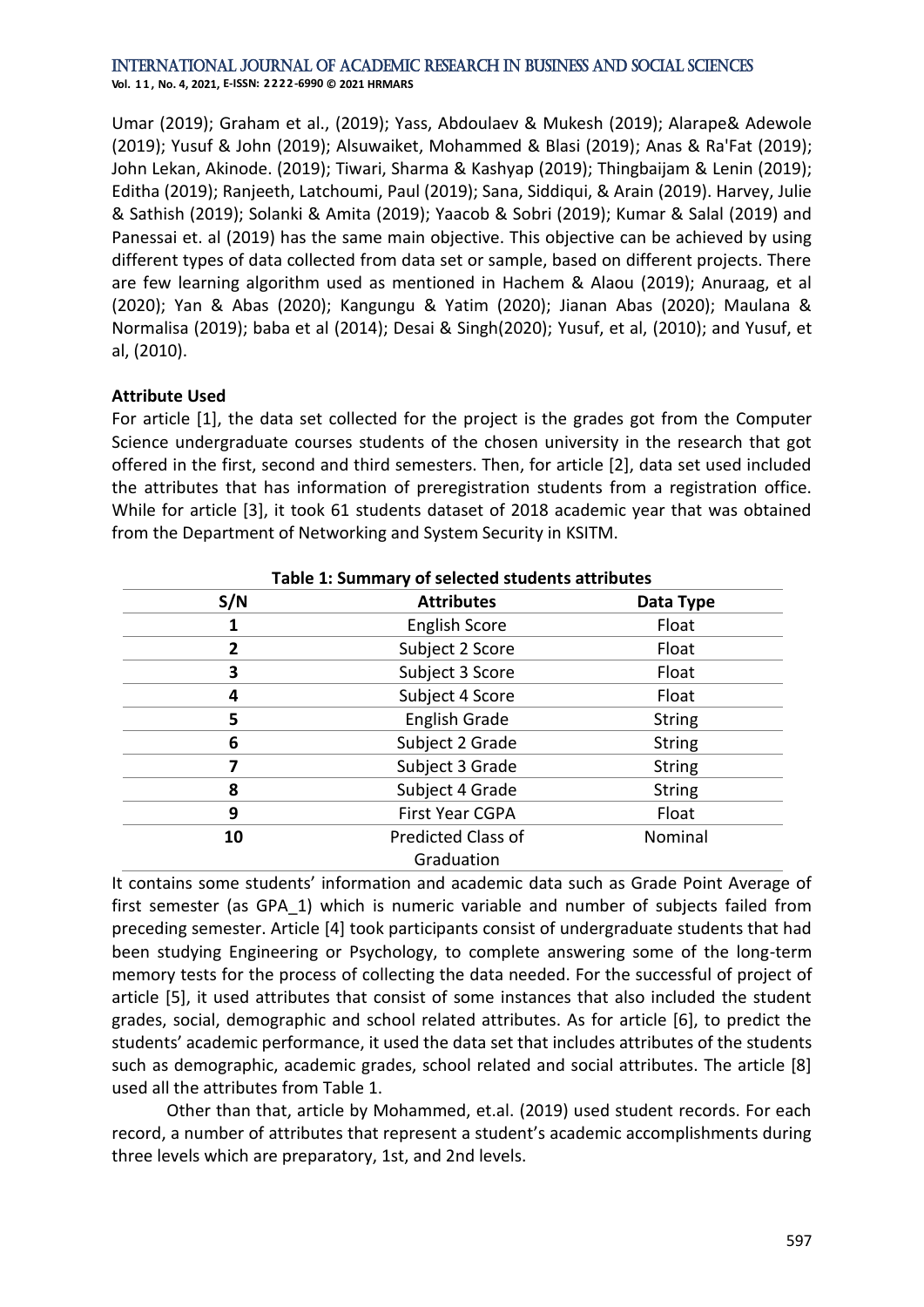#### International Journal of Academic Research in Business and Social Sciences **Vol. 1 1 , No. 4, 2021, E-ISSN: 2222-6990 © 2021 HRMARS**

For article by Akinode (2019), some amount of data are used as variables which are English Result of the High school terminal Exam, Mathematics Result of the High school terminal Exam, Physics Result of the High school terminal Exam, Biology Result of the High school terminal Exam, Agric Agriculture Result of the High school terminal Exam, Economics Result of the High school terminal Exam, Chemistry Result of the High school terminal Exam, 1st Semester result of a four semesters program, 2nd Semester result of a four semesters program and 3rd Semester result of a four semester.

Besides, to create algorithm for predicting students' academic performance in Tiwari, et.al (2019), only student's academic data needed with other existed data algorithm. Other than that, article by Baijam & Lenin (2019), a total of 79 observation were selected consist of 11 different attributes. While, only need engineering students' final grades for the prediction data set (Editha, 2019). Another article, by Ranjeeth, et.al. (2019), collecting data by asking 42 different questions as shown in Table 2.

| Q1. Medium                                      | Q22. Refer notes after school                       |  |
|-------------------------------------------------|-----------------------------------------------------|--|
| Q2. Gender                                      | Q23. Finishing test in time                         |  |
| Q3. Mother Education                            | Q24.Part of education feel stress                   |  |
| Q4. Father Education                            | Q25. Are you day scholar or hosteller?              |  |
| Q5 Sibling Education                            | Q26. Distance from school to home?                  |  |
| Q6. Caretaker at home                           | Q27. Mode of transport                              |  |
| Q7. Caretaker at hostel                         | Q28. Financial problem                              |  |
| Q8. Care taker time spent                       | Q29.Coeducation disturbance?                        |  |
| Q9. Impact of advisor                           | Q30. Impact of friends                              |  |
| Q10. The reaction of parents on low<br>marks    | Q31. Number of times schools changed                |  |
| Q11. The reaction of parents on high<br>marks   | Q32. Time spend on sports                           |  |
| Q12. Communication with family                  | Q33. Participation in extracurricular<br>activities |  |
| Q13. Number of hours spent on study             | Q34. Type of games interested                       |  |
| Q14.Time spend on tuition                       | Q35. Time spend with mobile                         |  |
| Q15.Number of tests conducted per<br>week       | Q36. Time spend with computer                       |  |
| Q16. Ask questions in class                     | Q37. Time spend on TV                               |  |
| Q17. Place prefer to study                      | Q38. Health issues                                  |  |
| Q18. Types of study                             | Q39. Goal                                           |  |
| Q19. Days before start preparation for<br>exams | Q40. Physical exercises/yoga                        |  |
| Q20. Time interval chooses for study            | Q41. Role model                                     |  |
| Q21. Making notes for study                     | Q42. Scored GPA                                     |  |
|                                                 |                                                     |  |

**Table 2. Parameter list**

For the next article, in Siddiqui & Arain (2019), demographical features, academic background features, participation of parents on the whole learning process and parent behavioral feature of 500 students were collected. Continue with Julie & Sathish (2019) where they need data consist of 27 variables that can be refer at Table 3.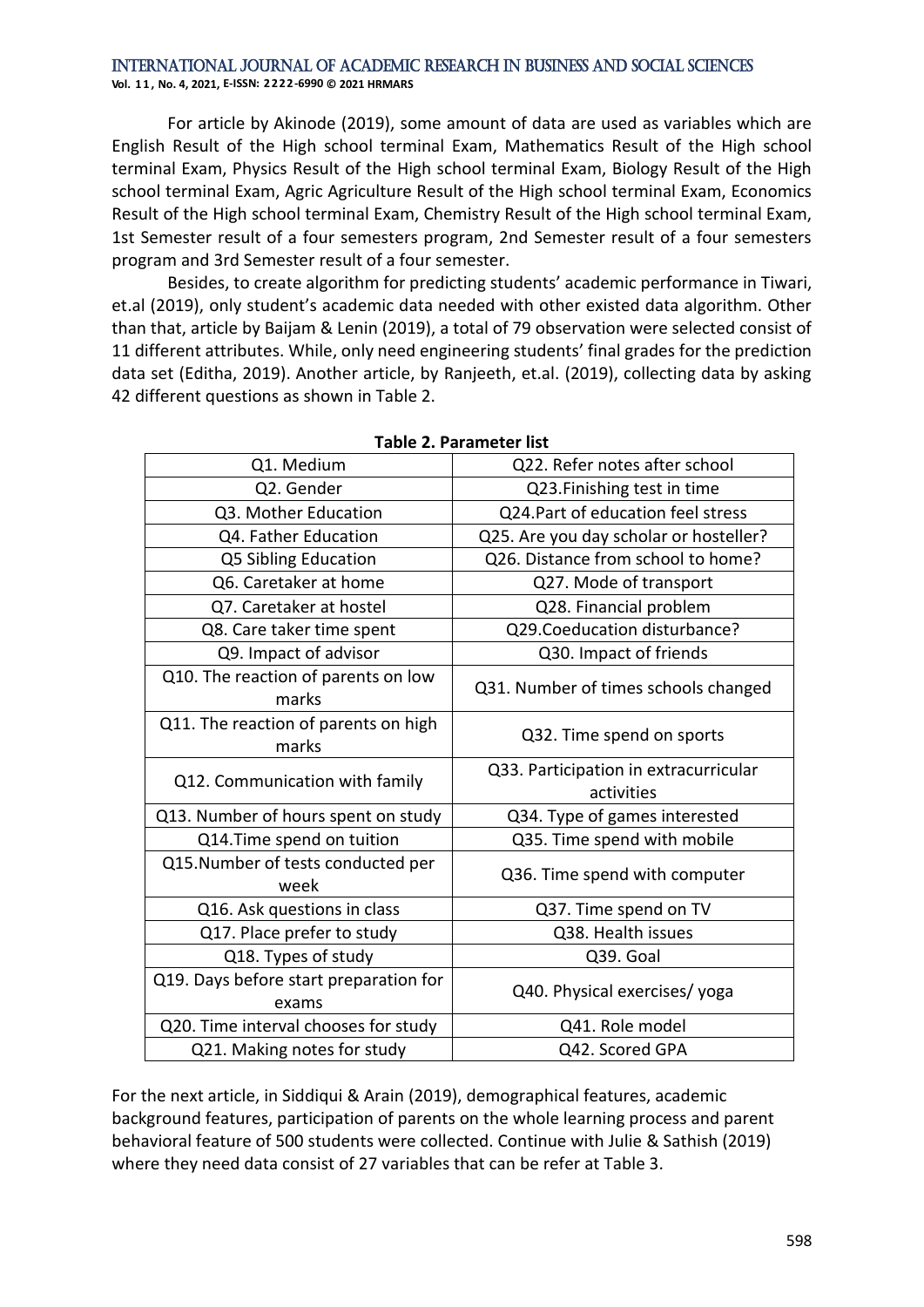| <b>Variable Abbreviation</b> |                                                         |  |
|------------------------------|---------------------------------------------------------|--|
|                              | <b>Variable Description</b>                             |  |
| % African American           | Percentage of African American students                 |  |
| Average Salary               | Average salary of the teachers                          |  |
| Avg_dist_exp                 | Average expenditure per student by district             |  |
| Avg_exp                      | Average expenditure per student by school               |  |
| % Non-Grad Completers        | Percentage of student that did not graduate             |  |
| % Males                      | Percentage of males                                     |  |
| % Dropped Out                | Percentage of student who dropped out of school         |  |
| % GED                        | Percentage of students who completed a GED              |  |
| % MA Community College       | Percentage of students attending a MA community college |  |
| Econ disadvantage            | Number of students with an economic disadvantage        |  |
| % Hispanic                   | Percentage of Hispanic students                         |  |
| % Attending College          | Percentage of students attending college                |  |
| % Private Four-Year          | Percentage of students at a private four-year college   |  |
| % Public Four-Year           | Percentage of students at a public four-year college    |  |
| % Graduated                  | Percentage of students who graduated from the school    |  |
| % White                      | Percentage of White students                            |  |
| % AP_Score_3-5               | Percentage of students with AP score of 3-5             |  |
| <b>Average SAT_Reading</b>   | Average SAT Reading score of students                   |  |
| Average SAT_Math             | Average SAT Math score of students                      |  |
| % Females                    | Percentage of female students                           |  |
| Average Class Size           | Average size of class in school                         |  |
| % Asian                      | Percentage of Asian students                            |  |
| <b>TOTAL Enrollment</b>      | Total number of students in attendance of the school    |  |
| SAT Tests Taken              | Number of students who took the SAT                     |  |
| First Language Not English   | Students whose first language is not English            |  |
| <b>High Needs</b>            | Student requiring additional education accommodations   |  |
| Economically                 | Number of students with an economic disadvantage        |  |
| Disadvantaged                |                                                         |  |

#### **Table 2: Variables used in data analysis**

Yaacob et al (2019) predictive task had been carried out for students to collect the data. To predict student performance, we can also use students' academic information such as article in Kumar & Salal (2019) that collect data from a total number of transcripts of the year 2013 to 2016 from the students who had completed their degrees in academic.

For article Kumar & Salal (2019), it shows the review on several other articles and conclude that crucial factors to predict academic performance of students are personal attributes, family attributes, social attributes, student attributes, academic attributes, and school attributes.

Lastly, on article panessai, et. al. (2019) the researcher predicts the academic performance by using the data collected from the transcript of students from Universiti Pendidikan Sultan Idris that majoring in Software Engineering Program. This data is from the year of 2015.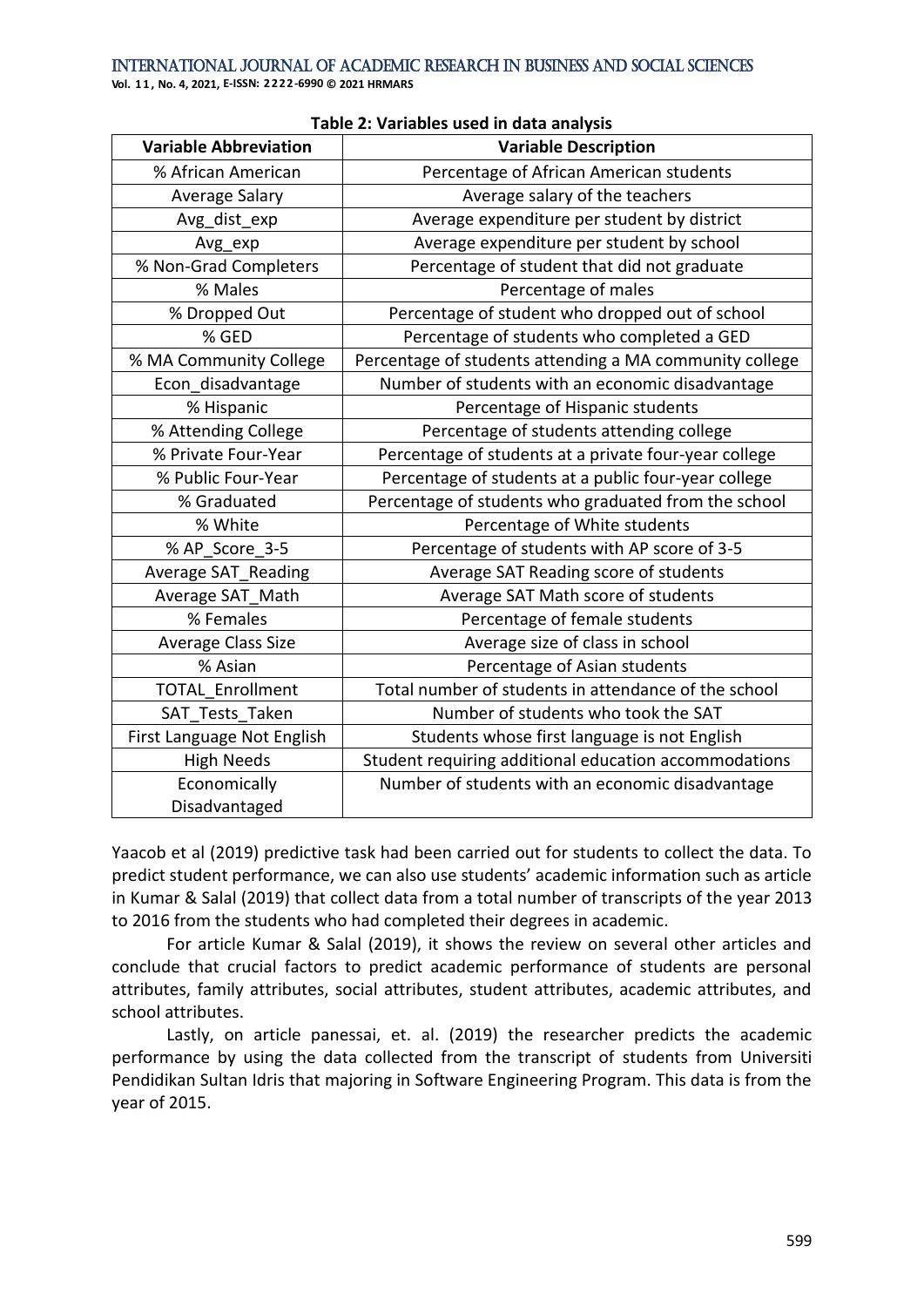**Vol. 1 1 , No. 4, 2021, E-ISSN: 2222-6990 © 2021 HRMARS**

The attributes for the data set is shown in Table 4.

| <b>Attributes</b>        | <b>Type</b>          | <b>Values</b>      |  |  |  |
|--------------------------|----------------------|--------------------|--|--|--|
| Student ID               | Alphanumeric strings |                    |  |  |  |
| Pre-University academic  | Varchar              |                    |  |  |  |
| qualification type       |                      |                    |  |  |  |
| <b>CGPA</b>              | Floating-point       | $[0.00 - 4.00]$    |  |  |  |
| Total of coursework mark | Floating-point       | $[0.00 - 100.00]$  |  |  |  |
| <b>Final Grade</b>       | Varchar              | [A, B, C, D, E, F] |  |  |  |

**Table 4. List of Features Used in the Study**

The next objective that going to be discussed is predicting the students' academic CGPA (Aderibigbe & Odunayo, 2019). This article obtained the data needed by collecting the first three academic years GPA data of some students and their final CGPA from the year of 2002 to 2014, from some engineering departments to achieve the objective.

For the next objective is predicting the students' grades based on articles Sara & George (2019), Gamie, Abou El-Seoud, Salama & Hussein (2019), Dragana & Gabriela (2019), Álvaro & Bruno (2019). In the article Sara & George (2019), the grade prediction is carried out, by learning the weights of the prior courses towards predicting the grade of each target course. As for article Gamie et.al (2019), the grade prediction was made to identify the relationship between the multiple of inputs in the education procedure and the student's performance. Thus, the data of students used are students' attendance and grade, number of course login, and school leaving grade. Moreover, for article Dragana & Gabriela (2019), biographical essays are collected as the data used for prediction as its aim is to predict students' English grades that they had achieved for courses with Specific Purposes. Last article, Álvaro & Bruno (2019) for this objective used data that achieved from through an Analysis of logged data of online interactions.

As for the other main objective, which is predicting the students' academic score are related to articles Do, et.al. (n.d.), and Wang, et.al. (2019). the articles collect different data as article Do, et.al. (n.d.) focussed to predict score obtained from incomplete and optional courses in the third-fourth year that need data of students' grades. While article Wang, et.al. (2019), focussed on predicting score of the optional course which need the course-score records of the students to carry out the prediction.

The last objective for this subtopic is predicting the performance based on Meng, Jian, Guoxi & Kai. (2019). It is quite different from the first objective as it might not related to academic at all. To achieve this objective mentioned, data that had been used are those values that were obtained from product data management (PDM) system, which are the configuration parameters and performance parameters of each product.

## **Conclusions**

One of the important things that need to be considered in solving the problem of Student Academic Achievement Prediction is Attributes.

The attributes used include demographics, academic grades, school-related and social attributes. The academic score attributes are the results of semester 1, semester 2 and semester 3, while the school-related attributes are high school English test results, high school mathematics results, high school physics exam results, high school biology exam results, agricultural test results, high school exams, test results Middle School Economics, High School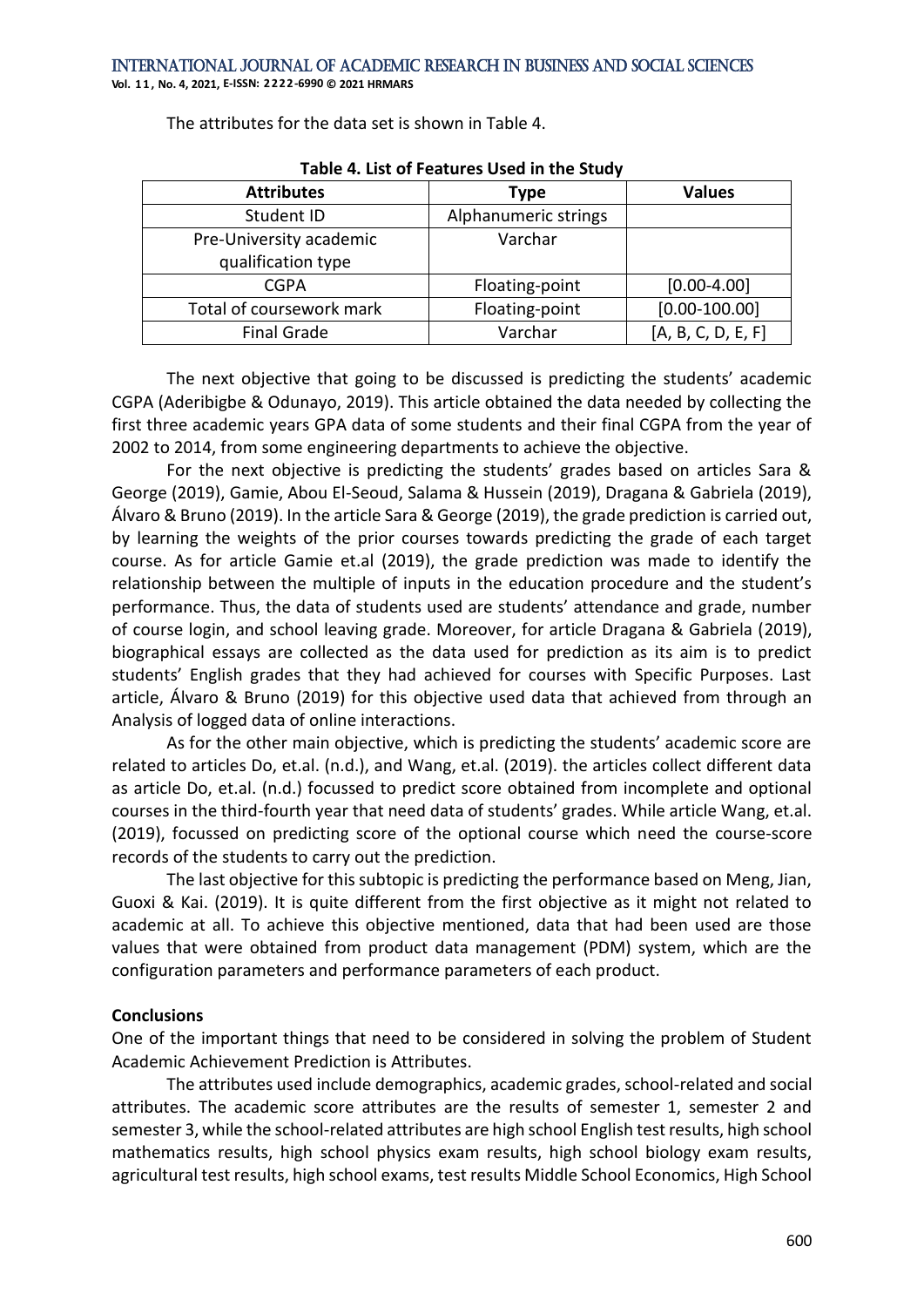International Journal of Academic Research in Business and Social Sciences

**Vol. 1 1 , No. 4, 2021, E-ISSN: 2222-6990 © 2021 HRMARS**

Chemistry Exam Results. Demographic and social attributes are Gender, Mother's & Father's Education, Sibling Education, Financial problems, Advisory impact, parental reactions to low / high scores, Time spent on sports & games even on the type of play you are interested in.

#### **Acknowledgements**

This research is fully supported by UPSI GPU Grant 2017-0311-107-01. The authors acknowledged Universiti Pendidikan Sultan Idris for the approved fund which makes this important research viable and effective.

#### **References**

- Abdulazeez, Y., & Ayuba, J. (2019). Classifiers ensemble and synthetic minority oversampling techniques for academic performance prediction. International Journal of Informatics and Communication Technology (IJ-ICT), Vol.8, No.3.
- Abou, G., Abou, E. -S., Salama, S. M., & Hussein, W. (2019). Multi-Dimensional Analysis to Predict Students' Grades in Higher Education. International Journal of Emerging Technologies in Learning (IJET), 14(02), 4. https://doi.org/10.3991/ijet.v14i02.9905
- Aderibigbe, I. A., & Odunayo, S. (2019). The impact of engineering students' performance in the first three years on their graduation result using educationaldata mining. Heliyon. Volume 5, Issue 2, Article e01250.
- Alarape, M. A., & Adewole, K. S. (2019). Students' Academic Performance and Dropout Prediction. Malaysian Journal of Computing, 4(2), 278. https://doi.org/10.24191/ mjoc.v4i2.6701
- Alsuwaiket, M., Blasi, A., & Al-Msie'Deen, R. F. (2019). Formulating module assessment for improved academic performance predictability in higher education. Engineering, Technology and Applied Science Research, Vol. 9.
- Álvaro, F., & Cabral, B. (2019). Preventing failures by predicting students' grades through an analysis of logged data of online interactions. 10.5220/0008356604910499.
- Ammar, A., Erbug, C., & Rami, S. A. (2019). EMT: Ensemble Meta-Based Tree model for predicting student performance. Scientific Programming. 10.1155/2019/3610248.
- Anuraag, M. A., Masood, & Mohanchandra, K. (2020). Brain Operated Wheelchair Using a Single Electrode EEG Device and BCI. International Journal of Artificial Intelligence, 7(1).
- Baba,M. S., Panessai, I. Y., & Iksan, N. (2019). Solving Rich Vehicle Routing Problem Using Three Steps Heuristic. International Journal of Artificial Intelligence, 1(1).
- Bozic, L., Dragana & Chmelíková, G. (2019). Applying predictive analytics in ESP courses based on students' writing. Zbornik Radova Filozofskog Fakulteta u Prištini, Volume 49.
- Desai, SR, S., & Singh, M. (2020). Survey on Early Detection of Alzhiemer's Disease Using Capsule Neural Network. International Journal of Artificial Intelligence, 7(1).
- Gabriela, C., Andrei, M., & Liana, M. (2019). S PRAR: A novel relational association rule mining classification model applied for academic performance prediction. Procedia Computer Science, Volume 159, 20-29.
- Graham, P., Patricia, B. M., Claudio, E. M. G., Ana, F. T., & Angélica, M. U. A. (2019). Modulation of striatum based non-declarative and medial temporal lobe based declarative memory predicts academic achievement at university level. Trends in Neuroscience and Education, Volume 14, 1-10.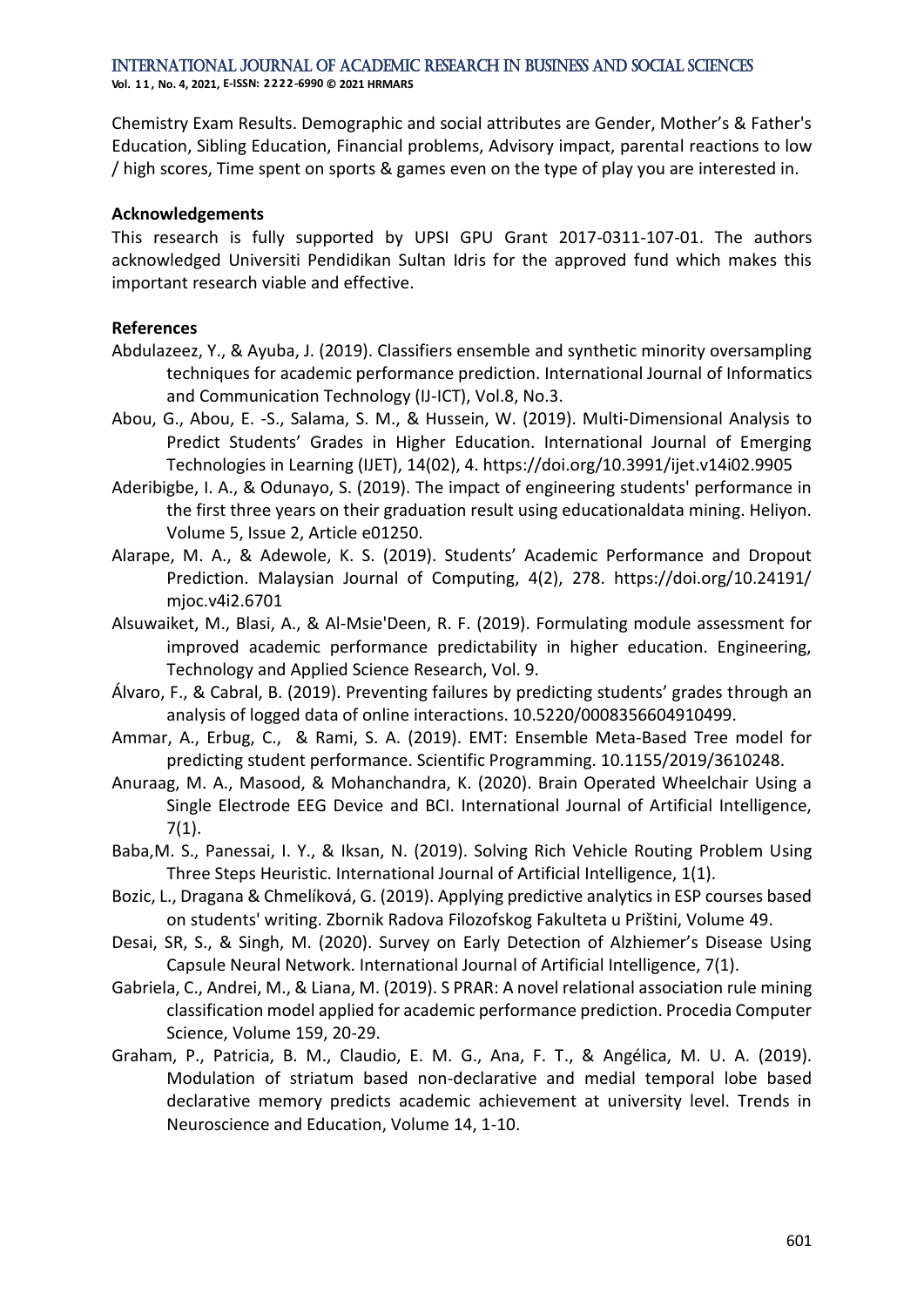## International Journal of Academic Research in Business and Social Sciences

**Vol. 1 1 , No. 4, 2021, E-ISSN: 2222-6990 © 2021 HRMARS**

- Harvey, J., & Kumar, S. (2019). A practical model for educators to predict student performance in k-12 education using machine learning. 3004- 3011.10.1109/SSCI44817.2019.9003147.
- Huang, L., Wang, C. -D., Chao, H. -Y., Lai, J. -H. & Y, P. S. (2019). A score prediction approach for optional course recommendation via cross-user-domain collaborative filtering. IEEE Access, 7, 19550–19563. https://doi.org/10.1109/access.2019.2897979
- Imran, M., Shahzad, L., Danish, M., & Shah, M. S. (2019). Student academic performance prediction using supervised learning techniques. International Journal of Emerging Technologies in Learning, Vol 14, 14.
- Jianan, L., & Abas, A. (2020). Development of Human-Computer Interactive Interface for Intelligent Automotive. International Journal of Artificial Intelligence, 7(2).
- Jorda, E. (2019). Predictive model for the academic performance of the engineering students using CHAID and C5.0 algorithms. International Journal of Engineering Research and Technology, Volume 12, Number 6, pp. 917-928.
- Kangungu, S. M., & Yatim, M. H. (2020). Teaching Programming Using the Robot-Based Learning Approach. International Journal of Artificial Intelligence, 7(2).
- Kumar, M., & Salal, Y. K. (2019). Systematic review of predicting student's performance in academics. International Journal of Engineering and Advanced Technology (IJEAT) ISSN: 2249 – 8958, Volume-8 Issue-3, February 2019.
- Lekan, A. J. (2019). Student academic performance prediction using support vector machine. International Journal of Engineering Sciences & Research Technology, Vol.6.
- Maulana, I., & Normalisa. (2019). Penerapan Algoritma Knuth-Morris-Pratt pada Fungsi Pencarian Dokumen untuk Sistem Informasi Administrasi Sekolah Berbasis Website. International Journal of Artificial Intelligence, 6(1).
- Morsy, S., & Karypis, G. (2019). Sparse Neural Attentive Knowledge-based Models for Grade Prediction.
- Mubarak, A. U. (2019). Student academic performance prediction using artificial neural networks: A case study. International Journal of Computer Applications. 10.5120/ijca2019919387
- Panessai, I. Y., Lakulu, M. M., Abdul, M. H. R., Noor, N. A. Z. M., Salleh, N. S. M., & Bilong, A. A. (2019). PSAP: Improving Accuracy of Students' Final Grade Prediction using ID3 and C4.5. International Journal of Artificial Intelligence, 6(2), 125–133. https://doi.org/10.36079/lamintang.ijai-0602.42
- Ranjeeth, S., Latchoumi, T. P., & Paul, P. V. (2019). Optimal stochastic gradient descent with multilayer perceptron based student's academic performance prediction model. Recent Advances in Computer Science and Communications, vol. 13.
- Salal, Y., Abdoulaev, S., & Kumar, M. (2019). Educational Data Mining: Student performance prediction in academic. International Journal of Engineering and Advanced Technology, Volume 8, Issue 4C.
- Sana, Siddiqui, I. F., & Arain, Q. A. (2019). Analyzing students' academic performance through educational data mining. 3C Tecnología. Glosas de innovación aplicadas a la pyme. Special Issue, May 2019, pp. 12–43. doi: http://dx.doi.org/10.17993/3ctecno.2019.
- Solanki, S., & Dhankhar, A. (2019). Predicting student's performance by using classification methods. International Journal of Advanced Trends in Computer Science and Engineering, 1532–1536. https://doi.org/10.30534/ijatcse/2019/75842019
- Thingbaijam & Lenin. (2019). Student's performance prediction modelling using classification technique in R. doi:10.35940/ijrte.B3259.078219